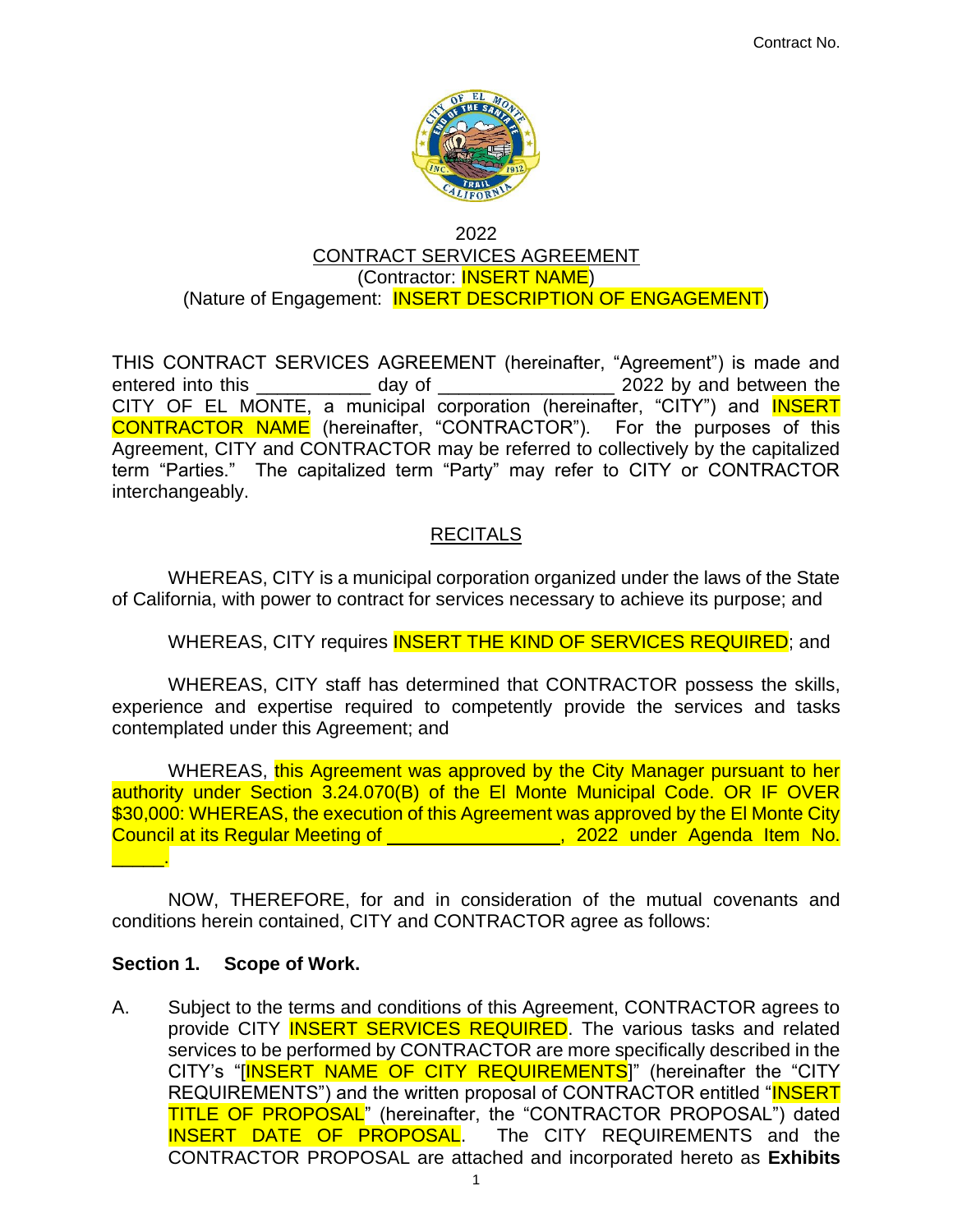**"A" and "B"** respectively. The term "Scope of Work" shall be a collective reference to the CITY REQUIREMENTS and the CONTRACTOR PROPOSAL. The capitalized term "Work" shall be a collective reference to all the various services and tasks referenced in the Scope of Work. In the event of any conflict or inconsistency between the provisions of the document entitled CITY REQUIREMENTS and the provisions of the document entitled CONTRACTOR PROPOSAL, the requirements of the document entitled CITY REQUIREMENTS shall govern and control but only to the extent of the conflict or inconsistency and no further. In the event of any conflict or inconsistency between the provisions of the Scope of Work and the provisions of this Agreement to which the Scope of Work is attached, the provisions of this Agreement shall govern and control.

- B. CONTRACTOR shall provide all labor, materials, tools, supplies, equipment, services, tasks and incidental and customary work necessary to competently perform and timely complete the Work.CONTRACTOR shall perform the Work in accordance with the terms and conditions of this Agreement and in accordance with such other written or verbal directives as may be issued by CITY.
- C. By executing this Agreement, CONTRACTOR warrants that CONTRACTOR: (i) has thoroughly investigated and considered the nature of the work, services and tasks to be performed under this Agreement; (ii) has carefully considered how the Work should be performed; and (iii) fully understands the facilities, difficulties, and restrictions attending performance of the services under this Agreement. CONTRACTOR warrants that CONTRACTOR has or will investigate any location where the Work is to be performed and is or will be fully acquainted with the conditions there existing, prior to undertaking any service or task requested by CITY in the manner described under Section 3, below. Should the CONTRACTOR discover any latent or unknown conditions which will materially affect the performance of the services hereunder, CONTRACTOR shall immediately inform the CITY of such fact and shall not proceed except at CONTRACTOR's risk until written instructions are received from the City Representative as defined herein.
- D. In the event CONTRACTOR ceases to perform the Work agreed to under this Agreement or otherwise abandons any undertaking contemplated herein prior to completion and acceptance of the Work, CONTRACTOR shall deliver to CITY immediately and without delay, all materials, records and other work product prepared or obtained by CONTRACTOR in the performance of this Agreement. Furthermore, CONTRACTOR shall only be compensated for the reasonable value of the services, tasks and other work performed up to the time of cessation or abandonment, less a deduction for any damages, costs or additional expenses which CITY may incur as a result of CONTRACTOR's cessation or abandonment.

## **Section 2. Term of Agreement**

## **[Reserved – No Text]**

## **Section 3. Prosecution of Work.**

A. Time is of the essence of this Agreement and each and every provision contained herein. The Work shall be commenced within three (3) calendar days of CITY's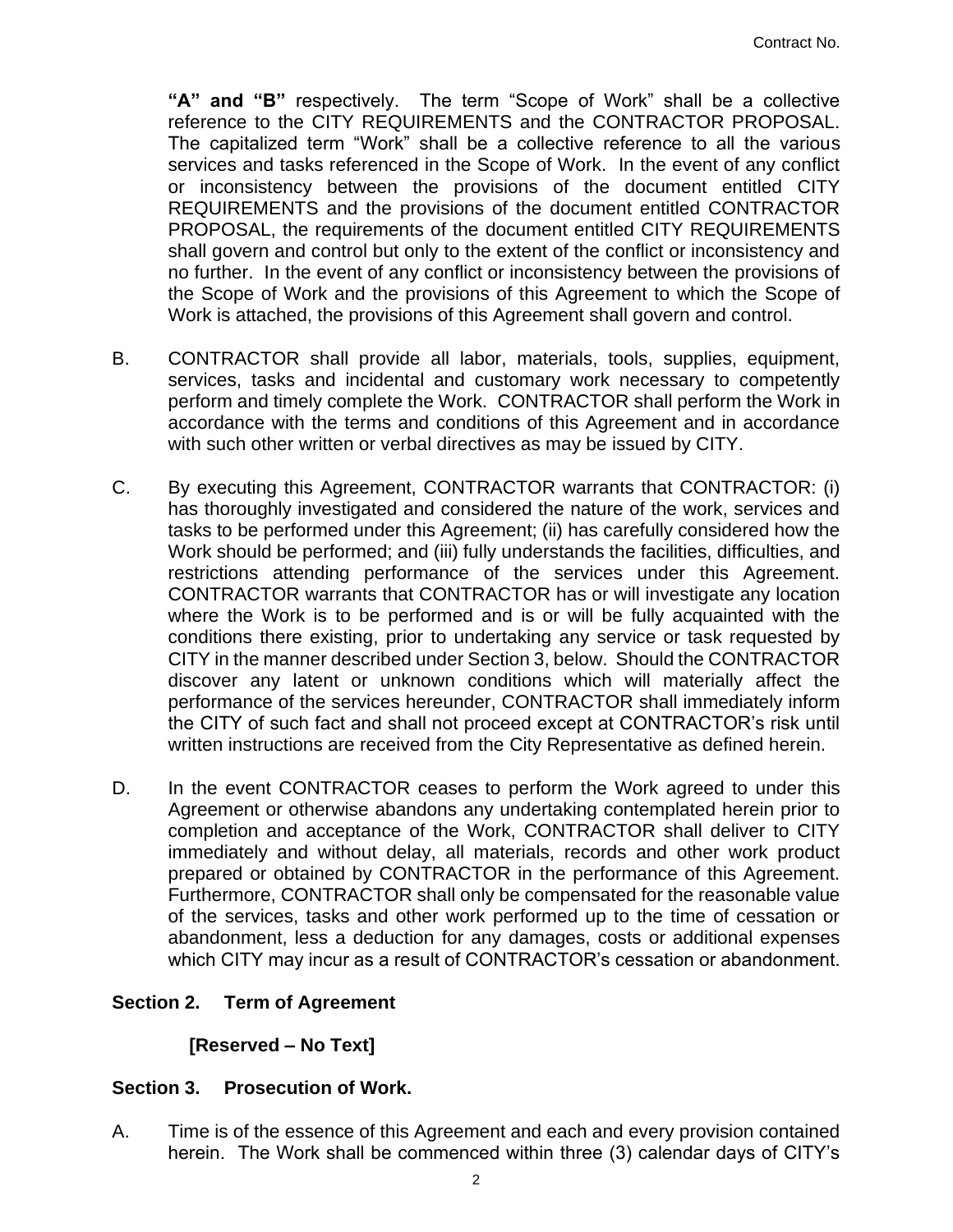issuance of a written notice to proceed ("Notice to Proceed"). The Work shall be completed by **[INSERT TIME TO BE COMPLETED BY OR INSERT DATE TO BE** COMPLETED BY OF CITY'S ISSUANCE OF THE NOTICE TO PROCEED] (hereinafter, the "Completion Date").

- B. CONTRACTOR shall perform the Work continuously and with due diligence so as to complete the Work by the Completion Date. CONTRACTOR shall cooperate with CITY and in no manner interfere with the Work of CITY, its employees or other consultants, contractors or agents.
- C. CONTRACTOR may submit a written request for additional time to complete the Work, which request must be submitted to the CITY no later than fifteen (15) calendar days prior to the Completion Date or any extended Completion Date granted by CITY. The written request for additional time must identify (i) what specific tasks or services remain to be completed by CONTRACTOR in order to complete the Work; (ii) how much additional time CONTRACTOR requires; (iii) identification of the circumstances that have caused the need for additional time, according to CONTRACTOR, including, if applicable, identification of any tasks that must be completed by CITY as prerequisite to CONTRACTOR being able to complete any other service or task; and (iv) what proactive steps CONTRACTOR has taken up to the date of the request to mitigate the need for additional time, including, if applicable, any effort on the part of CONTRACTOR to alert CITY of the need to provide information or complete certain tasks to be performed by CITY. CITY in its sole and absolute discretion may grant, deny or conditionally grant a request for additional time, provided that no individual grant of additional time may exceed a maximum of fifteen (15) calendar days.
- D. CONTRACTOR shall not claim or be entitled to receive any compensation or damage because of the failure of CONTRACTOR, or its subcontractors, to have related services or tasks completed in a timely manner.
- E. CONTRACTOR shall at all times enforce strict discipline and good order among CONTRACTOR's employees.
- F. CONTRACTOR, at its sole expense, shall pay all sales, consumer, use or other similar taxes required by law.

#### **Section 4. Compensation.**

- A. CONTRACTOR shall perform all the Work in accordance with the rates set forth in CONTRACTOR's INSERT DATE quote (hereinafter "CONTRACTOR QUOTE"), which is attached and incorporated hereto as **Exhibit "C"**.
- B. CONTRACTOR's total compensation during the Term of this Agreement shall not exceed the sum of **INSERT WRITTEN AMOUNT (\$INSERT NUMBER)** (hereinafter, the "Not-to-Exceed Sum"). CONTRACTOR further agrees that the Not-to-Exceed Sum is inclusive of compensation for all labor, materials, tools, supplies, equipment, services, tasks and incidental and customary work necessary to competently perform and timely complete the Work. CONTRACTOR shall have no right or entitlement to any overage contingency sums authorized by the City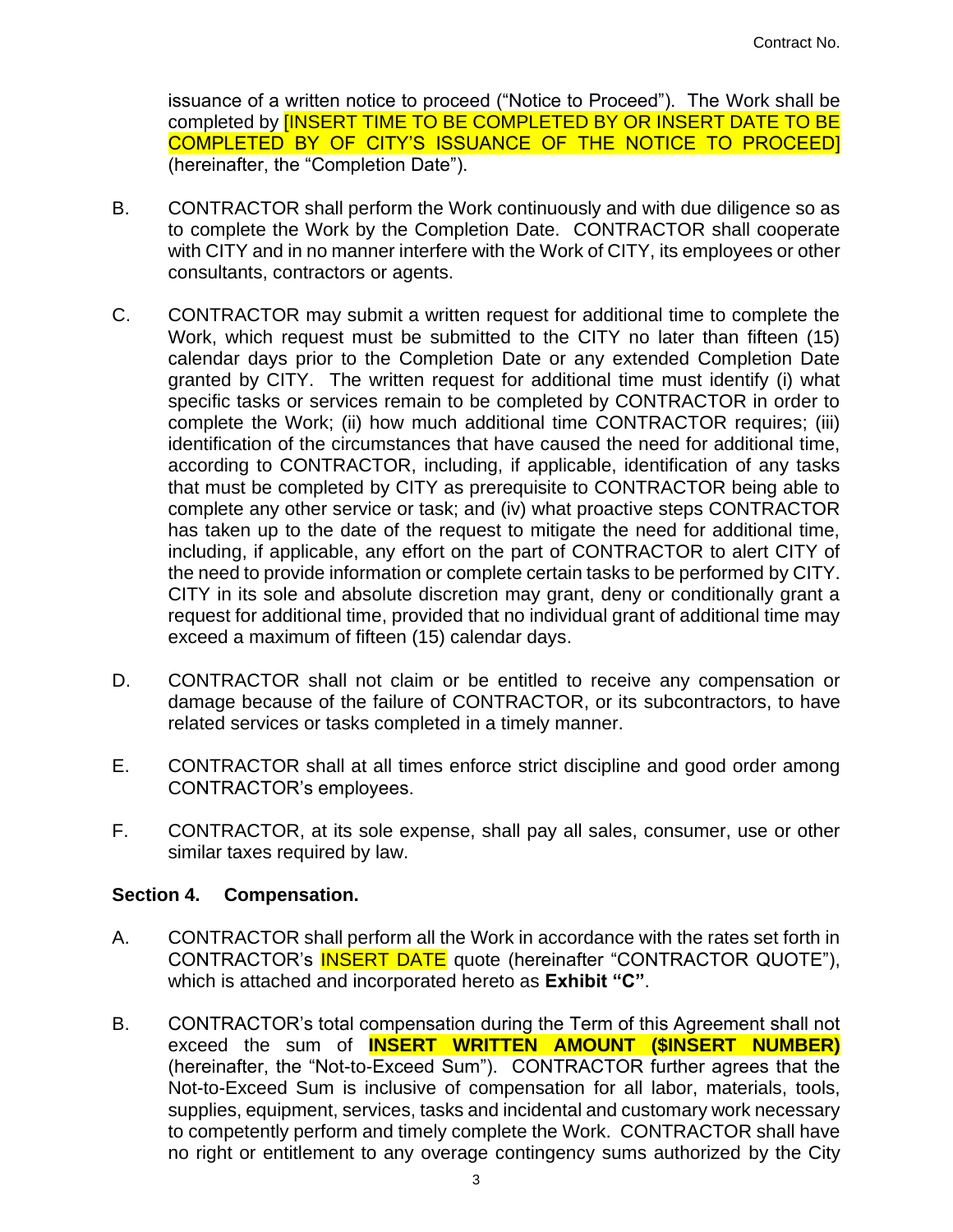Council as part of the approval of this Agreement, unless the City Representative authorizes the expenditure of such overage contingency funds in writing in the City Representative's sole and absolute discretion.

C. Following the conclusion of Work requested pursuant to Section 1 above, CONTRACTOR shall submit to CITY an itemized invoice indicating the services and tasks performed. If the amount of CONTRACTOR's compensation includes hours worked by CONTRACTOR's personnel, the invoice shall indicate the number of hours worked in connection with the specific service or task requested, the persons responsible for performing the Work, the rate of compensation at which such services and tasks were performed, the subtotal for each task and service performed and a grand total for all services performed. Within thirty (30) calendar days of receipt of each invoice, CITY shall notify CONTRACTOR in writing of any disputed amounts included in the invoice. Within forty-five (45) calendar days of receipt of each invoice, CITY shall pay all undisputed amounts included on the invoice. CITY shall not withhold applicable taxes or other authorized deductions from payments made to CONTRACTOR.

**Section 5. Standard of Care.** CONTRACTOR represents, acknowledges and agrees as follows:

- A. CONTRACTOR shall perform all work skillfully, competently and to the highest standards applicable to the CONTRACTOR's field;
- B. CONTRACTOR represents and maintains that it is skilled in the professional calling necessary to perform the Services;
- C. CONTRACTOR shall perform all work in a manner reasonably satisfactory to the CITY;
- D. CONTRACTOR shall comply with all applicable federal, state and local laws and regulations, including the conflict of interest provisions of Government Code Section 1090 and the Political Reform Act (Government Code Section 81000 *et seq*.). CONTRACTOR's compliance with applicable laws will include, without limitation, compliance with all applicable Cal/OSHA requirements and applicable regulations of the Federal Department of Housing and Urbanization;
- E. CONTRACTOR understands the nature and scope of the Work to be performed under this Agreement as well as any and all schedules of performance;
- F. All of CONTRACTOR's employees and agents (including but not limited to CONTRACTOR's subcontractors and subconsultants) possess sufficient skill, knowledge, training and experience to perform those services and tasks contemplated under this Agreement;
- G. All of CONTRACTOR's employees and agents (including but not limited to CONTRACTOR's subcontractors and subconsultants) possess all licenses, permits, certificates, qualifications and approvals of whatever nature that are legally required to perform the tasks and services contemplated under this Agreement and all such licenses, permits, certificates, qualifications and approvals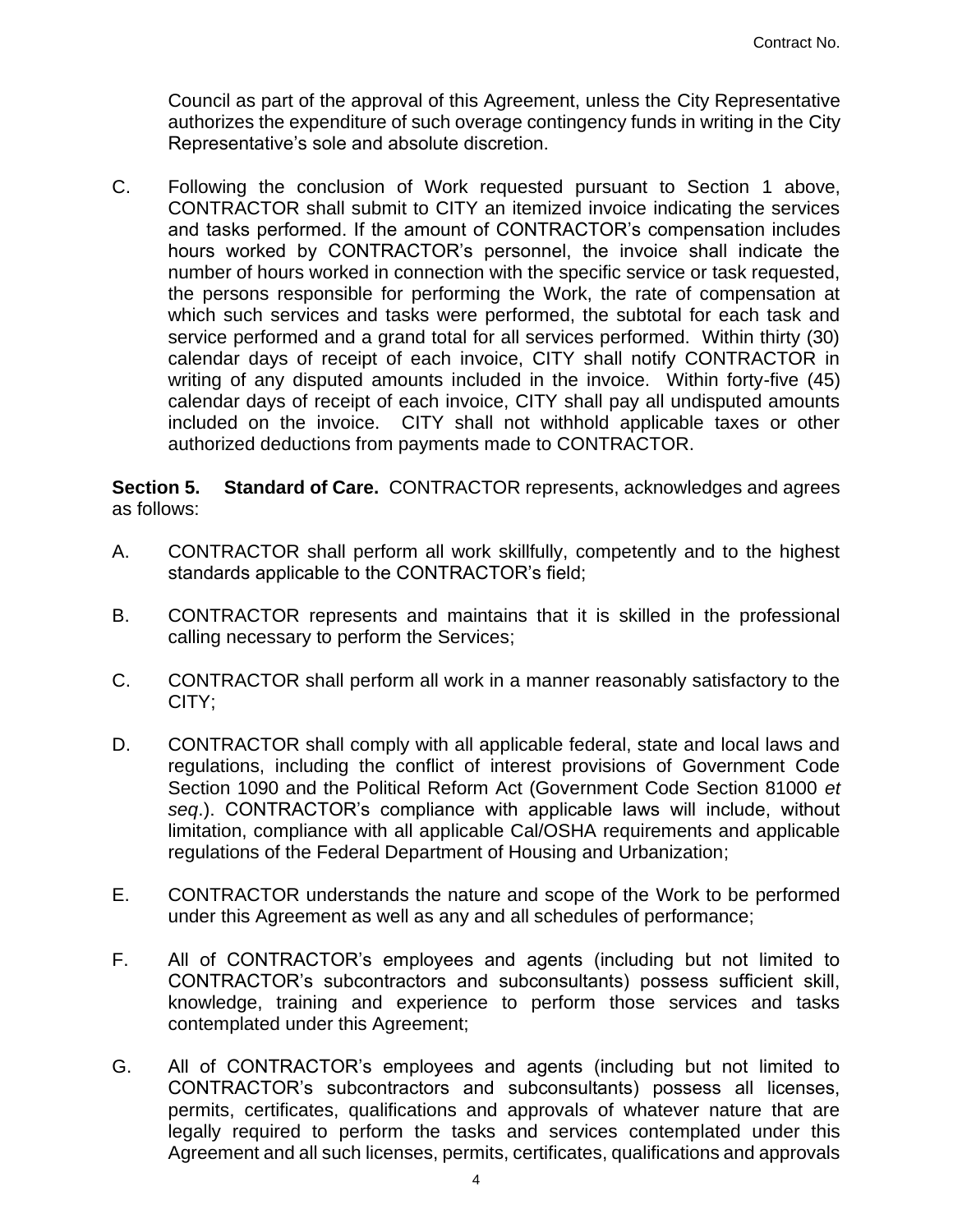shall be maintained throughout the term of this Agreement; and

H. CONTRACTOR shall at all times employ such force, plant, materials, and tools as will be sufficient in the opinion of the CITY to perform the Services within the time limits established, and as provided herein. It is understood and agreed that said tools, equipment, apparatus, facilities, labor, and material shall be furnished and said Services performed and completed as required by the Agreement, and subject to the approval of the CITY's authorized representative. The quality of Services shall meet or exceed those standards established by the CITY or County of jurisdiction.

The Parties acknowledge and agree that CONTRACTOR shall perform, at CONTRACTOR's own cost and expense and without any reimbursement from CITY, any services or tasks necessary to correct any errors or omissions caused by CONTRACTOR's failure to comply with the standard of care set forth under this Section or by any like failure on the part of CONTRACTOR's employees, agents, contractors, subcontractors and subconsultants. Such effort by CONTRACTOR to correct any errors or omissions shall be commenced immediately upon their discovery by either Party and shall be completed within seven (7) calendars days from the date of discovery or such other extended period of time authorized by the City Representative in writing and absolute discretion. The Parties acknowledge and agree that CONTRACTOR's acceptance of any work performed by CONTRACTOR or on CONTRACTOR's behalf shall not constitute a release of any deficiency or delay in performance. The Parties further acknowledge, understand and agree that CONTRACTOR has relied upon the foregoing representations of CONTRACTOR, including but not limited to the representation that CONTRACTOR possesses the skills, training, knowledge and experience necessary to perform the Work in a skillful and competent manner equivalent to, the standard of performance generally recognized as being employed by professionals performing the same type of work and services in the State of California.

## **Section 6. Representatives.**

- A. City Representative. For the purposes of this Agreement, the contract administrator and CITY's representative shall be INSERT CITY REPRESENTATIVE (hereinafter, the "City Representative"). It shall be CONTRACTOR's responsibility to assure that the City Representative is kept informed of the progress of the performance of the services, and CONTRACTOR shall refer any decisions which must be made by CITY to the City Representative. Unless otherwise specified herein, any approval of CITY required hereunder shall mean the approval of the City Representative.
- B. Contractor Representative. For the purposes of this Agreement, **INSERT** CONTRACTOR REPRESENTATIVE, is hereby designated as the principal and representative of CONTRACTOR authorized to act on its behalf with respect to CONTRACTOR's performance under this Agreement and to make all decisions in connection therewith (hereinafter, the "Contractor Representative"). Notice to the Contractor Representative whether written or verbal shall constitute notice to CONTRACTOR. The Contractor's Representative shall supervise and direct the Services, using their best skill and attention, and shall be responsible for all means, methods, techniques, sequences, and procedures and for the satisfactory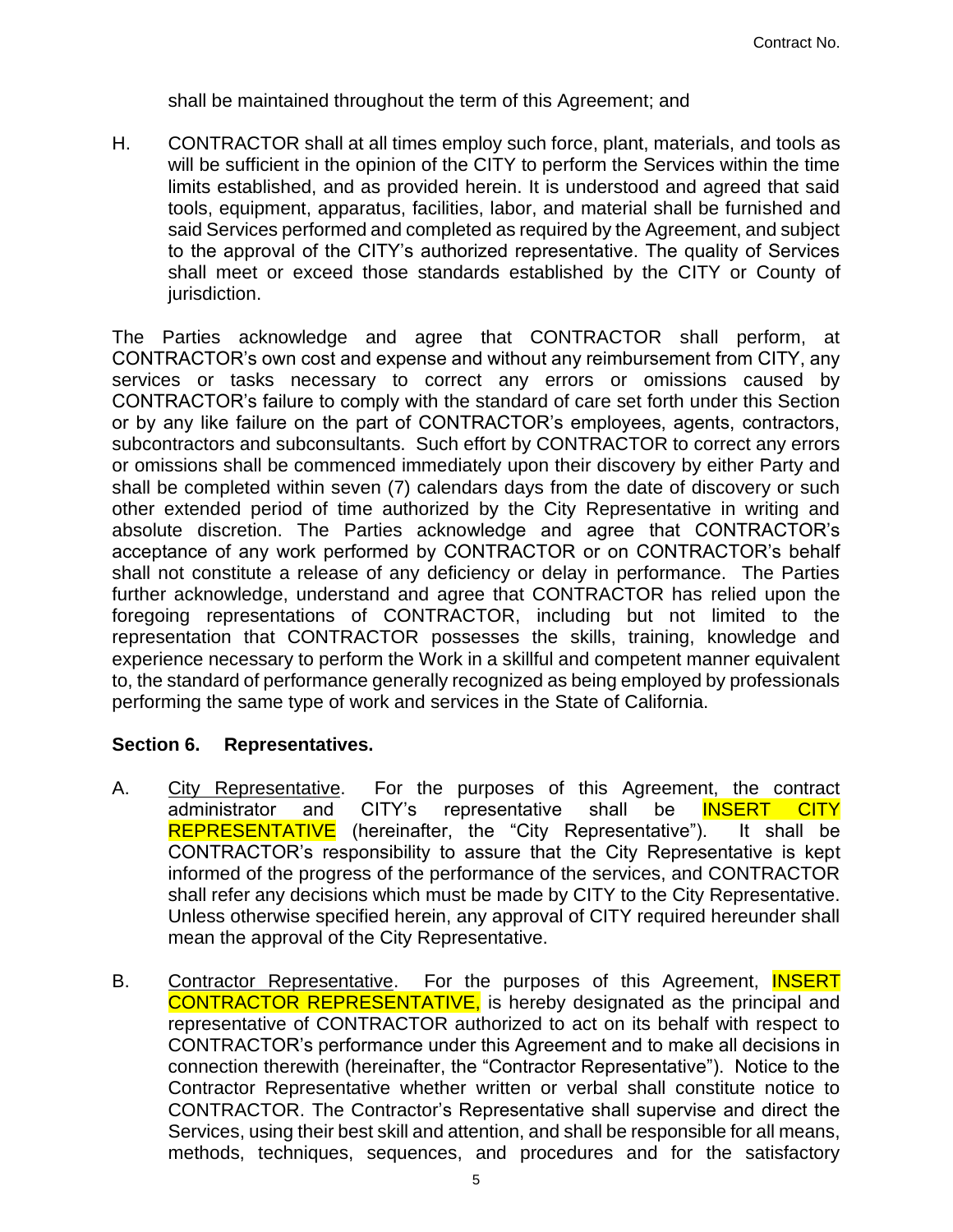coordination of all portions of the Services under this Agreement.

#### **Section 7. Contractor's Personnel**

- A. CONTRACTOR represents that it has, or will secure at its own expense, all personnel required to perform the Work and all other services and tasks necessary for CONTRACTOR to competently and timely complete the improvements contemplated under this Agreement. All work, services and tasks will be performed under CONTRACTOR's supervision, and CONTRACTOR's personnel engaged in the performance of the Work, services and tasks contemplated under this Agreement shall possess the qualifications, permits and licenses required by applicable law to perform such work, services and tasks.
- B. CONTRACTOR shall obtain at its sole cost and expense such licenses, permits, and approvals as may be required by law for the performance of the Work. CONTRACTOR shall have the sole obligation to pay for any fees, assessments and taxes, plus applicable penalties and interest, which may be imposed by law and arise from or are necessary for the CONTRACTOR's performance of the Work, and shall indemnify, defend and hold harmless CITY against any such fees, assessments, taxes, penalties, or interest levied, assessed, or imposed against CITY hereunder.
- C. CONTRACTOR shall be solely responsible for the satisfactory work performance of all personnel engaged in performing the Work.
- D. In the event that CITY, in its sole reasonable discretion, at any time during the duration of the Agreement, desires the removal of any person or persons assigned by CONTRACTOR to perform services pursuant to this Agreement, CONTRACTOR shall remove any such person immediately upon receiving notice from CITY of the desire of CITY for the removal of such person or persons.
- E. CONTRACTOR shall be responsible for payment of all employees' and subconsultants' wages and benefits and shall comply with all requirements pertaining to employer's liability, workers' compensation, unemployment insurance, and Social Security.
- F. CONTRACTOR shall obtain and maintain during the duration of the Agreement, all necessary licenses, permits and certificates required by law for the performance of the Work contemplated under this Agreement.

**Section 8. Substitution of Key Personnel.** CONTRACTOR has represented to CITY that certain key personnel will perform and coordinate the Services under this Agreement. Should one or more of such personnel become unavailable, CONTRACTOR may substitute other personnel of at least equal competence upon written approval of CITY. In the event that CITY and CONTRACTOR cannot agree as to the substitution of key personnel, CITY shall be entitled to terminate this Agreement for cause. As discussed below, any personnel who fail or refuse to perform the Services in a manner acceptable to the CITY, or who are determined by the CITY to be uncooperative, incompetent, a threat to the adequate or timely completion of the Project or a threat to the safety of persons or property, shall be promptly removed from the Project by the CONTRACTOR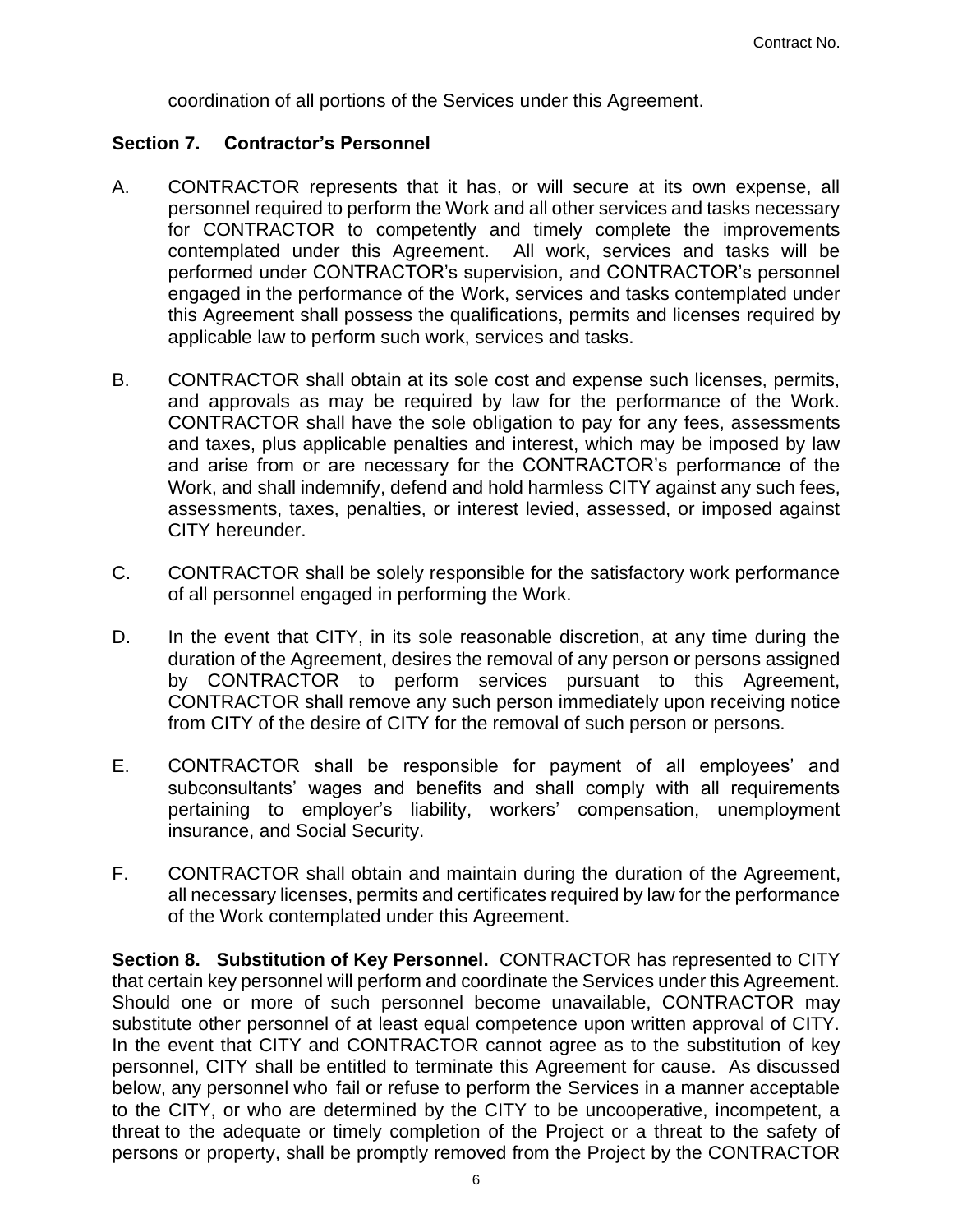at the request of the CITY. The key personnel for performance of this Agreement are as follows: **[INSERT NAME AND TITLE].** 

**Section 9. Prevailing Wages and General Labor Compliance and Reporting.**  CONTRACTOR and any subcontractor performing or contracting any portion of the Work are aware of and shall comply with all applicable provisions of the California Labor Code for all workers, laborers and mechanics of all crafts, classification or types, including but not limited to:

- A. Requirements of California Labor Code Section 1810, requiring CONTRACTOR to comply with hours of labor, overtime and other related provisions.
- B. Requirements of California Labor Code Section 1720, et seq., and 1770 et seq., as well as California Code of Regulations, Title 8, Section 16000, et seq., ("Prevailing Wage Laws"), which require the payment of prevailing wage rates and the performance of other requirements on certain "public works" and "maintenance."
- C. CONTRACTOR shall defend, indemnify, and hold the CITY, its elected officials, officers, employees, and agents harmless from any claim or liability arising out of any failure or alleged failure of CONTRACTOR to comply with the California Labor Code, including its Prevailing Wage Laws.

**Section 10. Prohibited Interests.** CONTRACTOR warrants, represents and maintains that it has not employed nor retained any company or person, other than a *bona fide* employee working solely for CONTRACTOR, to solicit or secure this Agreement. Further, CONTRACTOR warrants and represents that it has not paid nor has it agreed to pay any company or person, other than a *bona fide* employee working solely for CONTRACTOR, any fee, commission, percentage, brokerage fee, gift or other consideration contingent upon or resulting from the award or making of this Agreement. For breach or violation of this warranty, CITY shall have the absolute and unfettered right to rescind this Agreement without liability or penalty. For the duration of this Agreement, no member, officer or employee of CITY, during the term of his or her service with CITY, shall have any direct interest in this Agreement, or obtain any present or anticipated material benefit arising therefrom.

## **Section 11. Independent Contractor.**

- A. All acts of CONTRACTOR, its agents, officers, subcontractors and employees and all others acting on behalf of CONTRACTOR relating to the performance of this Agreement, shall be performed as independent contractors and not as agents, officers, or employees of CITY. CONTRACTOR, by virtue of this Agreement, has no authority to bind or incur any obligation on behalf of CITY. CONTRACTOR has no authority or responsibility to exercise any rights or power vested in CITY. No agent, officer, or employee of CITY is to be considered an employee of CONTRACTOR. It is understood by both CONTRACTOR and CITY that this Agreement shall not, under any circumstances, be construed or considered to create an employer-employee relationship or a joint venture.
- B. CONTRACTOR, its agents, officers, subcontractors and employees are and, at all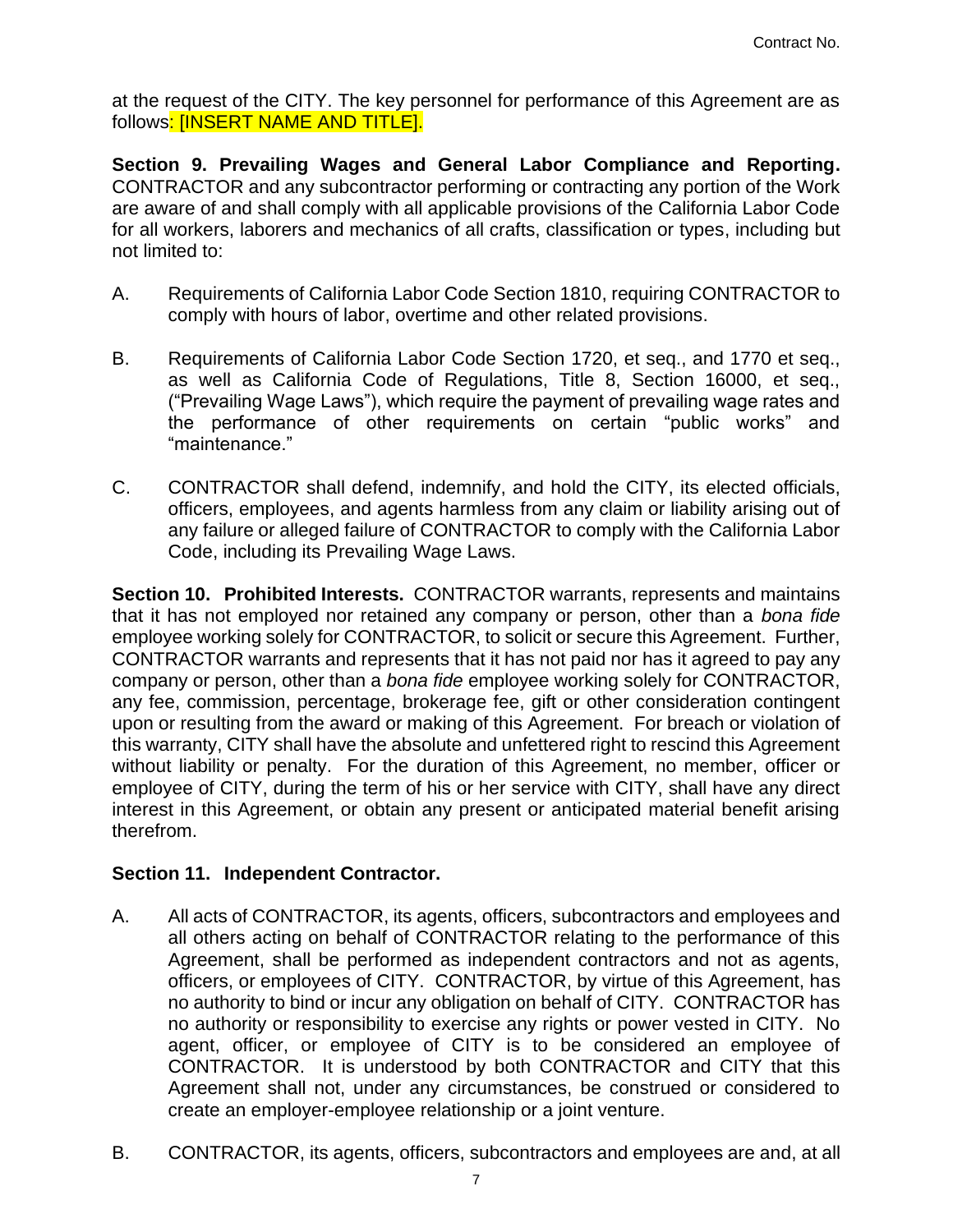times during the duration of this Agreement, shall represent and conduct themselves as independent contractors and not as employees of CITY.

- C. CONTRACTOR shall determine the method, details and means of performing the Work. CONTRACTOR shall be responsible to CITY only for the requirements and results specified in this Agreement and, except as expressly provided in this Agreement, shall not be subjected to CITY's control with respect to the physical action or activities of the CONTRACTOR in fulfillment of this Agreement. CONTRACTOR has control over the manner and means of performing the services under this Agreement. CONTRACTOR is permitted to provide services to others during the same period as it provides services to CITY under this Agreement. If necessary, CONTRACTOR has the responsibility for employing other persons or firms to assist CONTRACTOR in fulfilling the terms and obligations under this Agreement.
- D. If in the performance of this Agreement any third persons are employed by CONTRACTOR, such persons shall be entirely and exclusively under the direction, supervision, and control of CONTRACTOR. All terms of employment including hours, wages, working conditions, discipline, hiring, and discharging or any other term of employment or requirement of law shall be determined by the CONTRACTOR.
- E. It is understood and agreed that as an independent contractor and not an employee of CITY neither the CONTRACTOR nor CONTRACTOR'S assigned personnel shall have any entitlement as a CITY employee, right to act on behalf of CITY in any capacity whatsoever as an agent, or to bind CITY to any obligation whatsoever.
- F. As an independent contractor, CONTRACTOR hereby indemnifies and holds CITY harmless from any and all claims that may be made against CITY based upon any contention by any third party that an employer-employee relationship exists by reason of this Agreement.

**Section 12. Conflicts of Interest.** CONTRACTOR hereby warrants for itself, its employees, and subcontractors that those persons presently have no interest and shall not obtain any interest, direct or indirect, which would conflict in any manner with the performance of the services contemplated by this Agreement. No person having such conflicting interest shall be employed by or associated with CONTRACTOR in connection with this project. CONTRACTOR hereby warrants for itself, its employees, and subcontractors that no such person shall engage in any conduct which would constitute a conflict of interest under any CITY ordinance, state law or federal statute. CONTRACTOR agrees that a clause substantially similar to this Section shall be incorporated into any sub-contract that CONTRACTOR executes in connection with the performance of this Agreement.

**Section 13. Non-Discrimination.** During the performance of this Agreement, CONTRACTOR and its subcontractors shall not unlawfully discriminate against any employee or applicant for employment because of race, religion, color, national origin, ancestry, physical handicap, medical condition, marital status, age (over 40) or set. CONTRACTOR and subcontractors shall ensure that the evaluation and treatment of their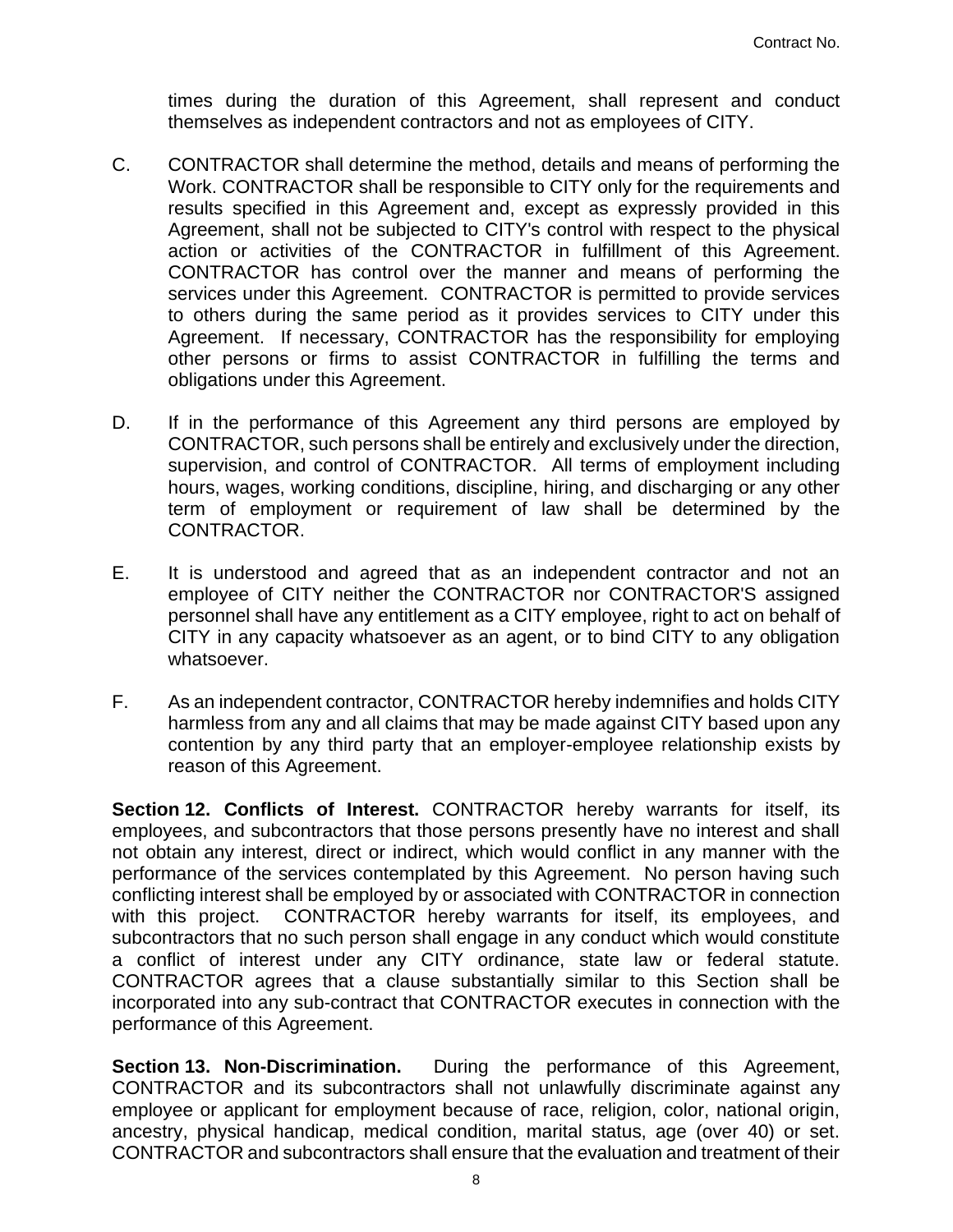employees and applicants for employment are free of such discrimination. CONTRACTOR and subcontractors shall comply with the provisions of the Fair Employment and Housing Act (Gov. Code, Section 12990 et seq.) and the applicable regulations promulgated hereunder (California Code of Regulations, Title 2, Section 7285.0 et seq.). The applicable regulations of the Fair Employment and Housing Commission implementing Government Code, Section 12990, set forth in Chapter 5 of Division 4 of Title 2 of the California Code of Regulations are incorporated into this Contract by reference and made a part hereof as if set forth in full. CONTRACTOR and its subcontractors shall give written notice of their obligations under this clause to labor organizations with which they have a collective bargaining or other agreement. This CONTRACTOR shall include the nondiscrimination and compliance provisions of this clause in all subcontracts to perform the Work under this Agreement.

## **Section. 14. Indemnification.**

- A. To the fullest extent permitted by law, CONTRACTOR hereby agrees, at its sole cost and expense, to defend, indemnify, and hold harmless CITY and CITY's elected and appointed officials, officers, attorneys, agents, employees, volunteers, successors, and assigns and those CITY agents serving as independent contractors in the role of CITY officials (collectively "Indemnitees") from and against any and all damages, costs, expenses, liabilities, claims, demands, causes of action, proceedings, judgments, penalties, liens, and losses of any nature whatsoever, including fees of accountants, attorneys, or other professionals and all costs associated therewith (collectively "Claims"), in law or equity, whether actual, alleged or threatened, which arise or claim to arise, directly or indirectly, out of, in connection with, resulting from, or related to any act, failure to act, error, or omission of CONTRACTOR or any of CONTRACTOR's officers, agents, servants, employees, subcontractors, materialmen, suppliers or their officers, agents, servants or employees, in the performance of this Agreement, including the Indemnitees' active or passive negligence, except for Claims arising from the sole negligence or willful misconduct of the Indemnitees, as determined by final arbitration or court decision of by the agreement of the Parties. CONTRACTOR shall defend the Indemnitees in any action or actions filed in connection with any Claim with counsel of the Indemnitees' choice, and shall pay all costs and expenses, including all attorneys' fees and experts' costs actually incurred in connection with such defense. CONTRACTOR shall reimburse the Indemnitees for any and all legal expenses and costs incurred by the Indemnitees in connection therewith.
- B. CONTRACTOR shall pay all required taxes on amounts paid to CONTRACTOR under this Agreement and indemnify and hold CITY harmless from any and all taxes, assessments, penalties, and interest asserted against CITY by reason of the independent contractor relationship created by this Agreement. CONTRACTOR shall fully comply with the workers' compensation law regarding CONTRACTOR and CONTRACTOR's employees. CONTRACTOR shall indemnify and hold CITY harmless from any failure of CONTRACTOR to comply with applicable workers' compensation laws. CITY may offset against the amount of any fees due to CONTRACTOR under this Agreement any amount due to CITY from CONTRACTOR as a result of CONTRACTOR's failure to promptly pay to CITY any reimbursement or indemnification arising under this subparagraph B.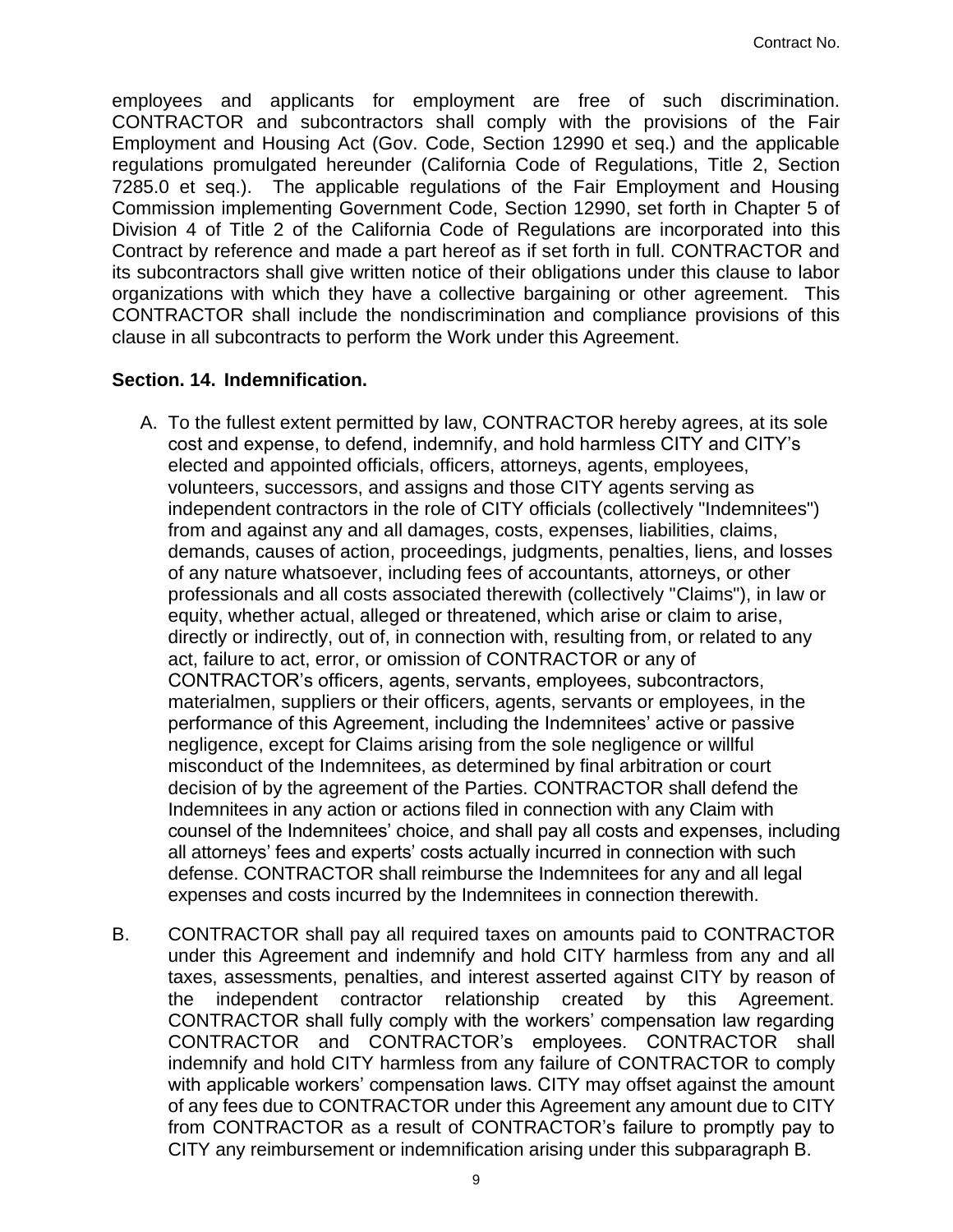- C. CONTRACTOR shall obtain executed indemnity agreements with provisions identical to those in this Section 14 from each and every subcontractor or any other person or entity involved by, for, with or on behalf of CONTRACTOR in the performance of this Agreement. If CONTRACTOR fails to obtain such indemnities, CONTRACTOR shall be fully responsible and indemnify, hold harmless and defend the Indemnitees from and against any and all Claims in law or equity, whether actual, alleged or threatened, which arise out of, are claimed to arise out of, pertain to, or relate to the acts or omissions of CONTRACTOR's subcontractor, its officers, agents, servants, employees, subcontractors, materialmen, contractors or their officers, agents, servants or employees (or any entity or individual that CONTRACTOR's subcontractor shall bear the legal liability thereof) in the performance of this Agreement, including the Indemnitees' active or passive negligence, except for Claims arising from the sole negligence or willful misconduct of the Indemnitees, as determined by final arbitration or court decision or by the agreement of the Parties.
- D. Workers' Compensation Acts Not Limiting. CONTRACTOR's obligations under this Section 14, or any other provision of this Agreement, shall not be limited by the provisions of any workers' compensation act or similar act. CONTRACTOR expressly waives its statutory immunity under such statutes or laws as to CITY, its officers, agents, employees, and volunteers.
- E. Insurance Requirements Not Limiting. CITY does not, and shall not, waive any rights that it may possess against CONTRACTOR because of the acceptance by CITY, or the deposit with CITY, of any insurance policy or certificate required pursuant to this Agreement. The hold harmless and indemnification provisions in this Section 14 shall apply regardless of whether or not any insurance policies are determined to be applicable to the liabilities, claims, tax, assessment, penalty or interest asserted against CITY.
- F. Survival of Terms. The indemnification provisions in Section 9 and in this Section 14 shall survive the expiration or termination of this Agreement.

## **Section 15. Insurance.**

- A. CONTRACTOR shall at all times during the term of this Agreement carry, maintain, and keep in full force and effect, insurance as follows:
	- 1. Commercial General Liability Insurance with minimum limits of One Million Dollars (\$1,000,000) for each occurrence and in the aggregate for any personal injury, death, loss or damage.
	- 2. Automobile Liability Insurance for any owned, non-owned or hired vehicle used in connection with the performance of this Agreement with minimum limits of One Million Dollars (\$1,000,000) per accident for bodily injury and property damage.
	- 3. Worker's Compensation insurance as required by the State of California.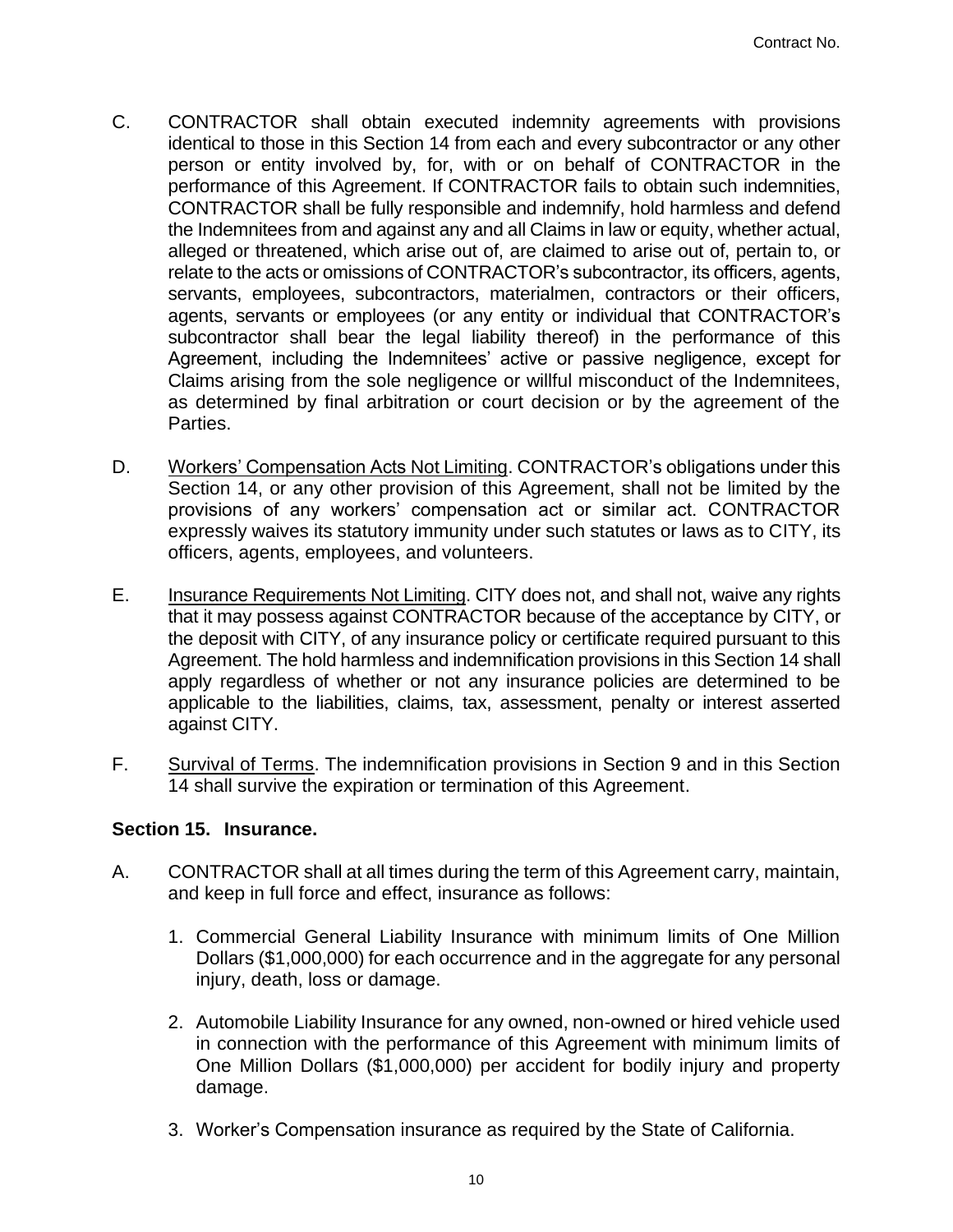- B. CONTRACTOR shall require each of its sub-consultants or sub-contractors to maintain insurance coverage that meets all of the requirements of this Agreement.
- C. The policies required by this Agreement shall be issued by an insurer admitted in the State of California and with a rating of at least A:VII in the latest edition of Best's Insurance Guide.
- D. CONTRACTOR agrees that if it does not keep the insurance required in this Agreement in full force and effect, CITY may either immediately terminate this Agreement or, if insurance is available at a reasonable cost, CITY may take out the necessary insurance and pay, at CONTRACTOR'S expense, the premium thereon.
- E. Prior to commencement of Work under this Agreement, CONTRACTOR shall file with CITY's Risk Manager a certificate or certificates of insurance showing that the insurance policies are in effect and satisfy the required amounts and specifications required pursuant to this Agreement.
- F. CONTRACTOR shall provide proof that policies of insurance expiring during the duration of this Agreement have been renewed or replaced with other policies providing at least the same coverage. Such proof will be furnished at least two weeks prior to the expiration of the coverages.
- G. The general liability and automobile policies of insurance shall contain an endorsement naming CITY, its elected officials, officers, agents, employees, attorneys, servants, volunteers, successors and assigns as additional insureds. All of the policies shall contain an endorsement providing that the policies cannot be canceled or reduced except on thirty (30) days' prior written notice to CITY. CONTRACTOR agrees to require its insurer to modify the certificates of insurance to delete any exculpatory wording stating that failure of the insurer to mail written notice of cancellation imposes no obligation, and to delete the word "endeavor" with regard to any notice provisions.
- H. All policies of Commercial General Liability and Automobile Liability insurance shall be primary and any other insurance, deductible, or self-insurance maintained by the CITY, its officials, officers, employees, agents, or volunteers shall not contribute with this primary insurance. Policies shall contain or be endorsed to contain such provisions.
- I. All insurance coverage provided pursuant to this Agreement shall not prohibit CONTRACTOR, and CONTRACTOR's employees, agents, subcontractors, or volunteers from waiving the right of subrogation prior to a loss. CONTRACTOR hereby waives all rights of subrogation against CITY, its officials, officers, employees, agents and volunteers.
- J. Any deductibles or self-insured retentions must be approved by CITY. At the option of CITY, CONTRACTOR shall either reduce or eliminate the deductibles or self-insured retentions with respect to CITY, or CONTRACTOR shall procure a bond guaranteeing payment of losses and expenses.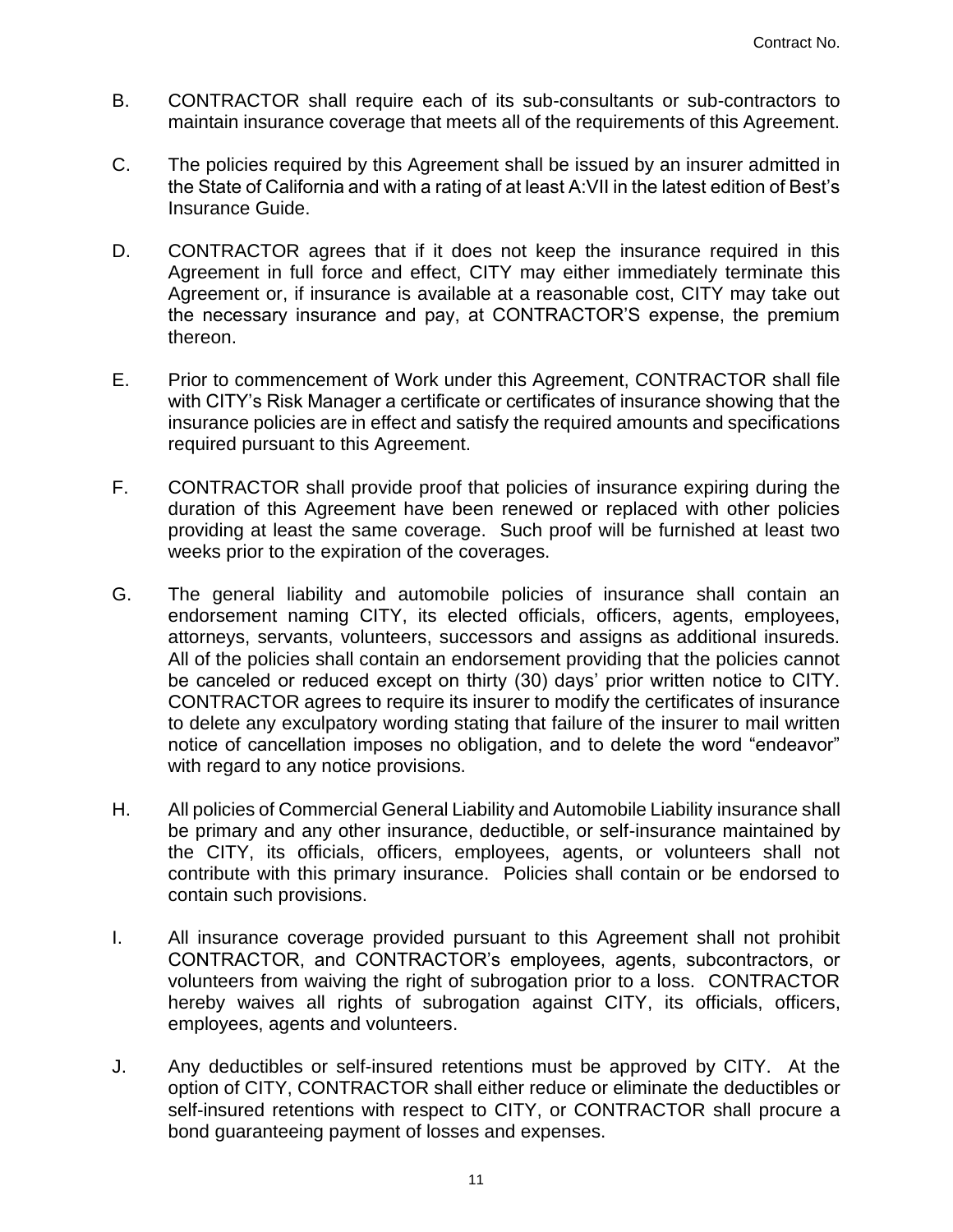- K. If CONTRACTOR is a Limited Liability Company, general liability coverage must be amended so that the Limited Liability Company and its managers, affiliates, employees, agents, and other persons necessary or incidental to its operation are insureds.
- L. Procurement of insurance by CONTRACTOR shall not be construed as a limitation of CONTRACTOR's liability or as full performance of CONTRACTOR's duties to indemnify, hold harmless and defend under Section 14 of this Agreement.
- M. In the event any policy of insurance required under this Agreement does not comply with these specifications or is canceled and not replaced immediately so as to avoid a lapse in the required coverage, CITY has the right but not the duty to obtain the insurance it deems necessary and any premium paid by CITY will be promptly reimbursed by CONTRACTOR or CITY will withhold amounts sufficient to pay premium from CONTRACTOR payments. In the alternative, CITY may cancel this Agreement effective upon notice.
- N. CITY reserves the right to modify these requirements, including limits, based on the nature of the risk, prior experience, insurer, coverage, or other special circumstances.

**Section 16. Records and Inspection.** CONTRACTOR shall keep, and require subcontractors to keep, such books and records as shall be necessary to document the performance of the Work and enable the CITY to evaluate the performance the Work. The Contract Officer shall have full and free access to such books and records at all times during normal business hours of CITY, including the right to inspect, copy, audit, and make records and transcripts from such records. Such records shall be maintained for a period of four (4) years following completion of the services hereunder, and the CITY shall have access to such records in the event any audit is required.

## **Section 17. Termination.**

- A. Termination for Convenience. CITY may immediately terminate this Agreement for convenience, without cause and without penalty or liability at any time upon the issuance of written notice to CONTRACTOR specifying the effective date of such termination. Such termination for convenience shall be made in writing signed by either the City Representative, the City Manager or the Assistant City Manager. CONTRACTOR may only terminate this Agreement for cause.
- B. Termination for Cause. In the event either Party fails to perform any duty, obligation, service or task set forth under this Agreement (or fails to timely perform or properly perform any such duty, obligation, service or task set forth under this Agreement), an event of default (hereinafter, "Event of Default") shall occur. For all Events of Default, the Party alleging an Event of Default shall give written notice to the defaulting Party (hereinafter referred to as a "Default Notice") which shall specify: (i) the nature of the Event of Default; (ii) the action required to cure the Event of Default; (iii) a date by which the Event of Default shall be cured, which shall not be less than the applicable cure period set forth in this Section or if a cure is not reasonably possible within the applicable cure period, to begin such cure and diligently prosecute such cure to completion. The Event of Default shall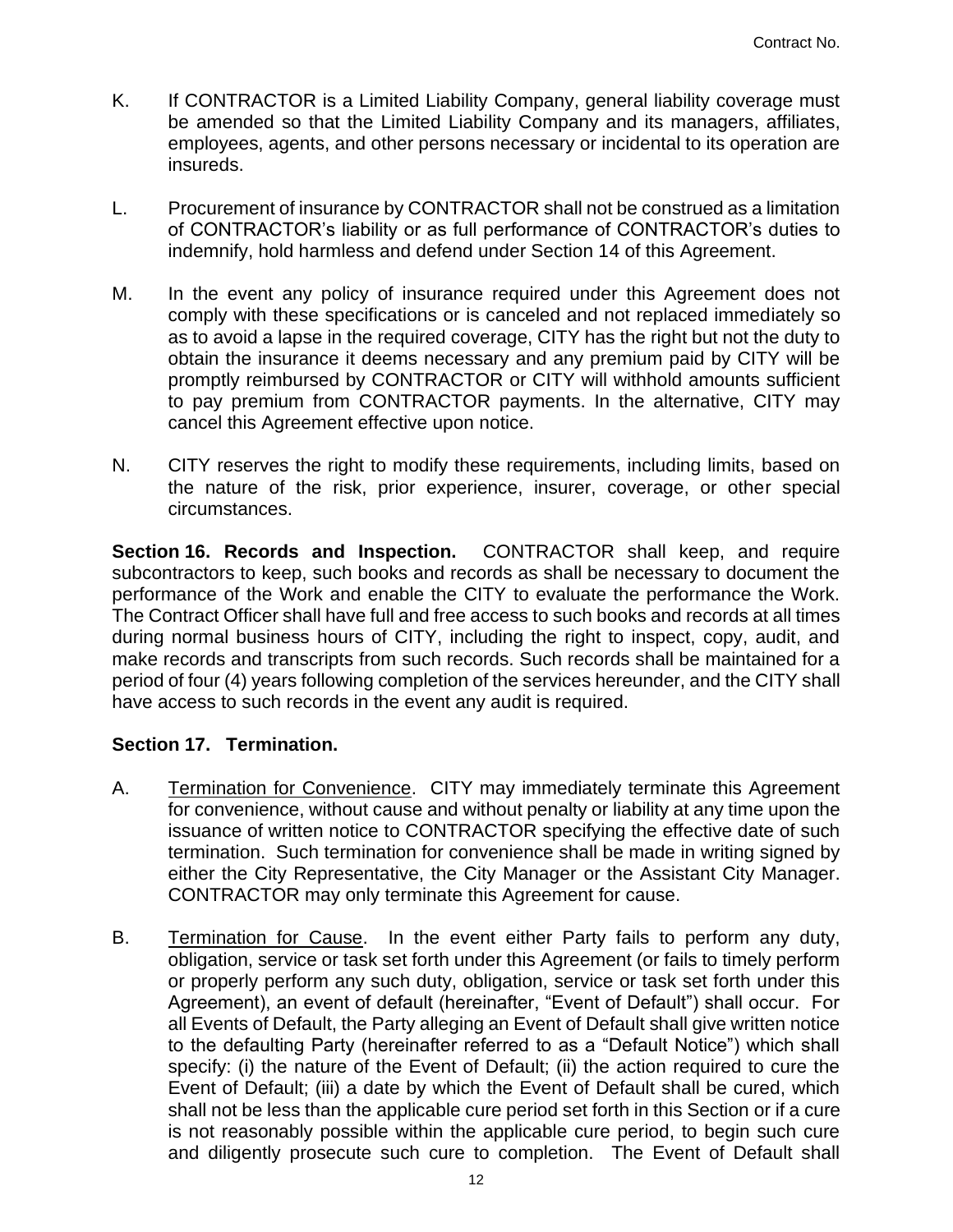constitute a breach of this Agreement if the defaulting Party fails to cure the Event of Default within the applicable cure period or any extended cure period allowed under this Agreement. An Event of Default shall include, but shall not be limited to the following: (i) CONTRACTOR's failure to fulfill or perform its obligations under this Agreement within the specified time or if no time is specified, within a reasonable time; (ii) CONTRACTOR's and/or its employees' disregard or violation of any federal, state, local law, rule, procedure or regulation; (iii) the initiation of proceedings under any bankruptcy, insolvency, receivership, reorganization, or similar legislation as relates to CONTRACTOR, whether voluntary of involuntary; (iv) CONTRACTOR's refusal or failure to perform or observe any covenant, condition, obligation or provision of this Agreement; and/or (v) CITY's discovery that a statement representation or warranty by CONTRACTOR relating to this Agreement is false or erroneous in any material respect, including any statement, representation or warranty set forth in the Equipment Specifications.

- 1. CONTRACTOR shall cure the following Event of Default within the following time periods:
	- i. Within three (3) business days of CITY's issuance of a Default Notice for any failure of CONTRACTOR to timely provide CITY or CITY's employees or agents with any information and/or written reports, documentation or work product which CONTRACTOR is obligated to provide to CITY or CITY's employees or agents under this Agreement. Prior to the expiration of the 3-day cure period, CONTRACTOR may submit a written request for additional time to cure the Event of Default upon a showing that CONTRACTOR has commenced efforts to cure the Event of Default and that the Event of Default cannot be reasonably cured within the 3-day cure period. The foregoing notwithstanding, CITY shall be under no obligation to grant additional time for the cure of an Event of Default under this subsection that exceeds seven (7) calendar days from the end of the initial 3-day cure period; or
	- ii. Within thirty (30) calendar days of CITY's issuance of a Default Notice for any other Event of Default under this Agreement. Prior to the expiration of the 30-day cure period, CONTRACTOR may submit a written request for additional time to cure the Event of Default upon a showing that CONTRACTOR has commenced efforts to cure the Event of Default and that the Event of Default cannot be reasonably cured within the 30-day cure period. The foregoing notwithstanding, CITY shall be under no obligation to grant additional time for the cure of an Event of Default under this subsection that exceeds thirty (30) calendar days from the end of the initial 30-day cure period.

If an Event of Default relates to a material falsehood or misrepresentation set forth in **Exhibit "[INSERT LETTER OF EXHIBIT RELEVANT TO PROPOSAL]**" that is not susceptible to a cure, CITY in its sole and absolute discretion may elect to treat the falsehood or misrepresentation as a breach of this Agreement or waive the falsehood or misrepresentation. The foregoing notwithstanding, the prior waiver of a falsehood or misrepresentation as an Event of Default shall not operate as a waiver or any other falsehood or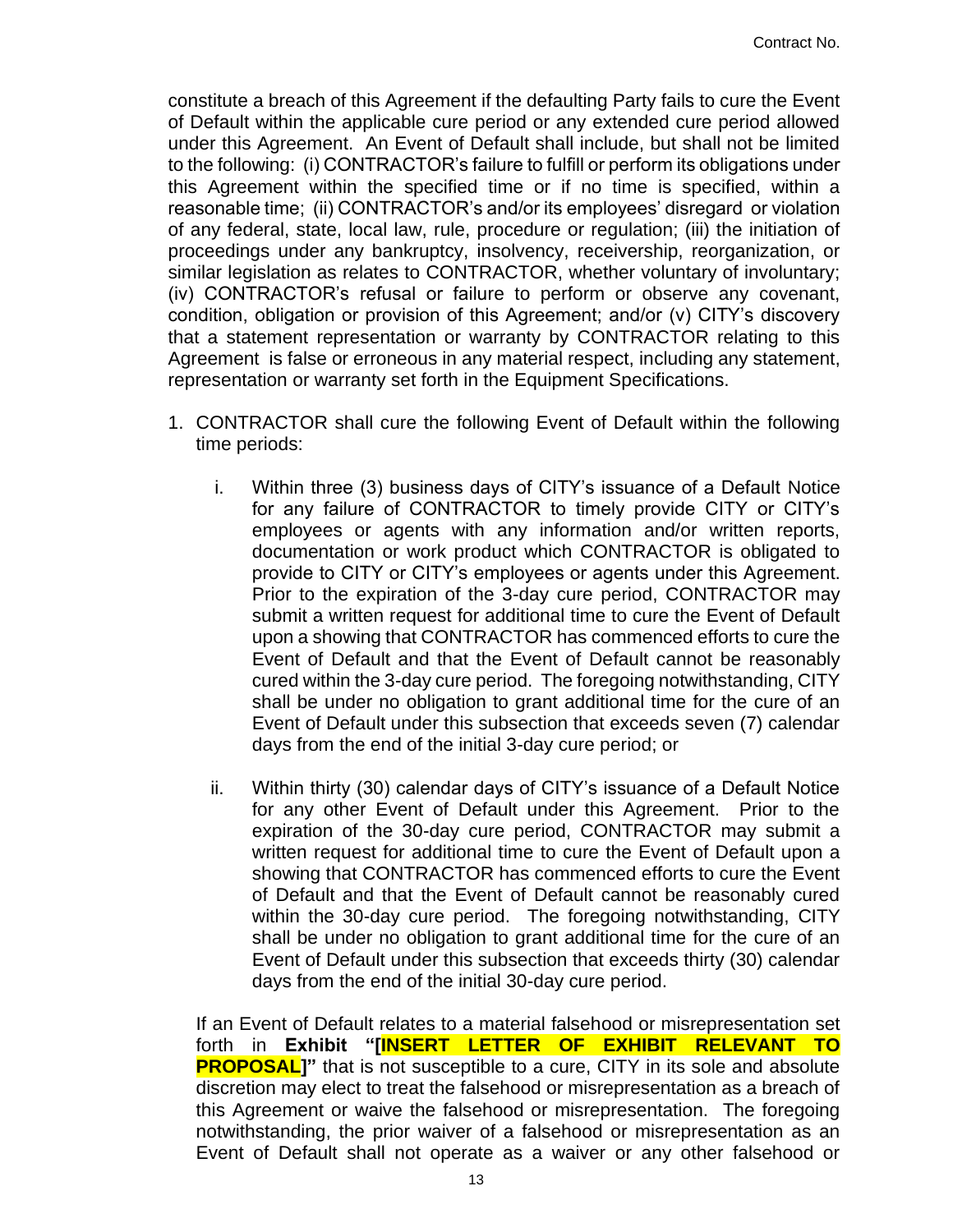misrepresentation later discovered by CITY.

- 2. Except as otherwise specified in this Agreement, CITY shall cure any Event of Default asserted by CONTRACTOR within thirty (30) calendar days of CONTRACTOR's issuance of a Default Notice, unless the Event of Default cannot reasonably be cured within the 30-day cure period. Prior to the expiration of the 30-day cure period, CITY may submit a written request for additional time to cure the Event of Default upon a showing that CITY has commenced its efforts to cure the Event of Default and that the Event of Default cannot be reasonably cured within the 30-day cure period. The foregoing notwithstanding, an Event of Default dealing with CITY's failure to timely pay any undisputed sums to CONTRACTOR shall be cured by CITY within five (5) calendar days from the date of CONTRACTOR's Default Notice to CITY.
- 3. CITY, in its sole and absolute discretion, may also immediately suspend CONTRACTOR's performance under this Agreement (or the performance of any specific task or function performed by CONTRACTOR under this Agreement) pending CONTRACTOR's cure of any Event of Default by giving CONTRACTOR written notice of CITY's intent to suspend CONTRACTOR's performance (hereinafter, a "Suspension Notice"). CITY may issue the Suspension Notice at any time upon the occurrence of an Event of Default. Upon such suspension, CONTRACTOR shall be compensated only for those services and tasks which have been rendered by CONTRACTOR to the reasonable satisfaction of CITY up to the effective date of the suspension. No actual or asserted breach of this Agreement on the part of CITY shall operate to prohibit or otherwise restrict CITY's ability to suspend this Agreement as provided herein.
- 4. No waiver of any Event of Default or breach under this Agreement shall constitute a waiver of any other or subsequent Event of Default or breach. No waiver, benefit, privilege, or service voluntarily given or performed by a Party shall give the other Party any contractual rights by custom, estoppel, or otherwise.
- 5. The duties and obligations imposed under this Agreement and the rights and remedies available hereunder shall be in addition to and not a limitation of any duties, obligations, rights and remedies otherwise imposed or available by law. In addition to any other remedies available to CITY at law or under this Agreement in the event of any breach of this Agreement, CITY, in its sole and absolute discretion, may also pursue any one or more of the following remedies:
	- i. Upon written notice to CONTRACTOR, the CITY may immediately terminate this Agreement in whole or in part;
	- ii. Upon written notice to CONTRACTOR, the CITY may extend the time of performance;
	- iii. The CITY may proceed by appropriate court action to enforce the terms of the Agreement to recover damages for CONTRACTOR's breach of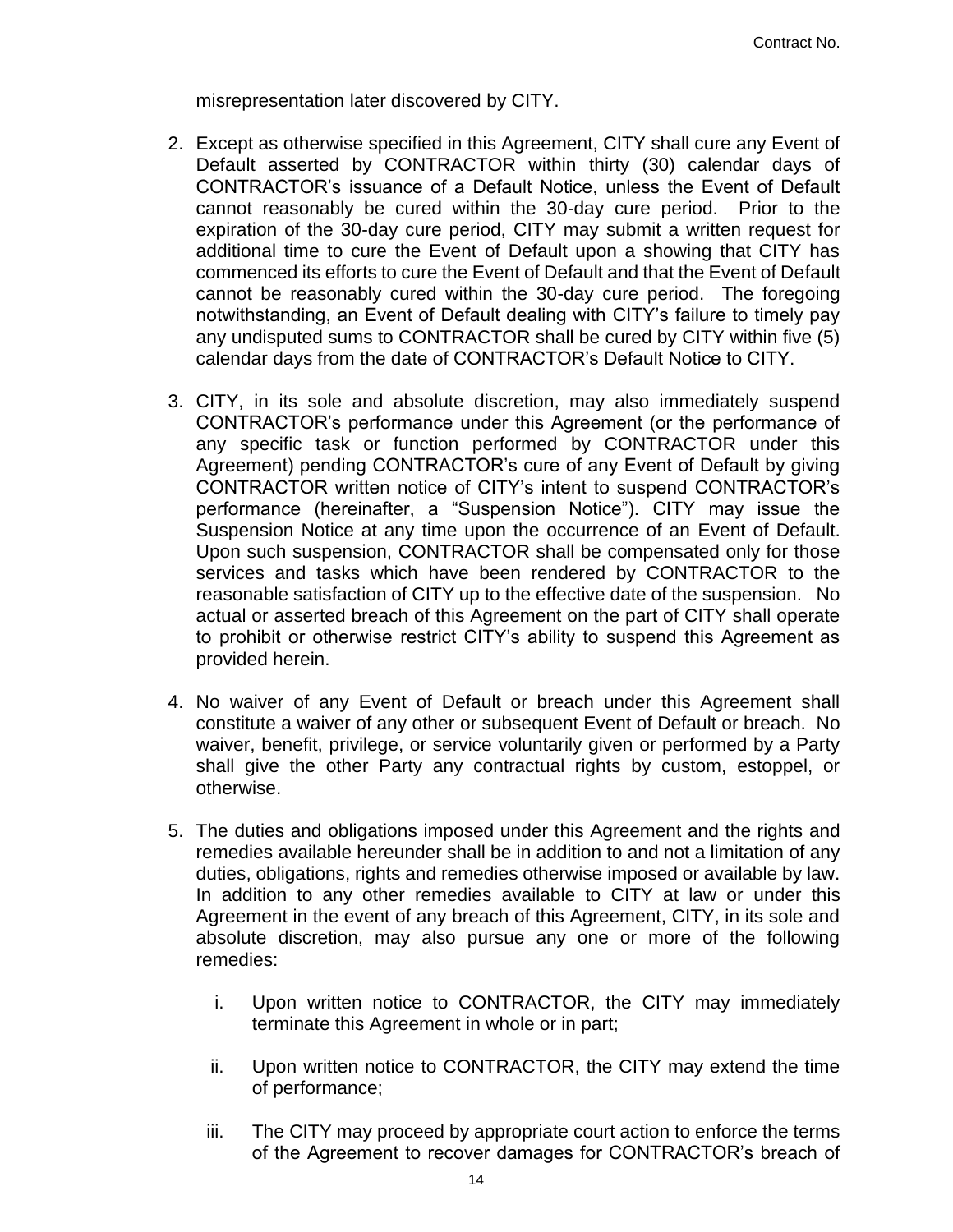the Agreement or to terminate the Agreement; or

iv. The CITY may exercise any other available and lawful right or remedy.

CONTRACTOR shall be liable for all legal fees plus other costs and expenses that CITY incurs upon a breach of this Agreement or in the CITY's exercise of its remedies under this Agreement.

- 6. In the event CITY is in breach of this Agreement, CONTRACTOR's sole remedy shall be the suspension or termination of this Agreement and/or the recovery of any unpaid sums lawfully owed to CONTRACTOR under this Agreement for completed services and tasks. In no event shall CONTRACTOR be entitled to receive more than the amount that would be paid to CONTRACTOR for the full performance of the services required by this Agreement.
- 7. No waiver of any default or breach under this Agreement shall constitute a waiver of any other default or breach, whether of the same or other covenant, warranty, agreement, term, condition, duty or requirement contained in this Agreement. No waiver, benefit, privilege, or service voluntarily given or performed by a Party shall give the other Party any contractual rights by custom, estoppel, or otherwise.

**Section 18. Force Majeure.** The Completion Date shall be extended in the event of any delays due to unforeseeable causes beyond the control of CONTRACTOR and without the fault or negligence of CONTRACTOR, including but not limited to severe weather, fires, earthquakes, floods, epidemics, quarantine restrictions, riots, strikes, freight embargoes, wars, litigation, and/or acts of any governmental agency, including the CITY, if the CONTRACTOR shall within three (3) calendar days of the commencement of such delay notify the City Representative in writing of the causes of the delay. The City Representative shall ascertain the facts and the extent of delay, and extend the time for performing the services for the period of the enforced delay when and if in the judgment of the City Representative such delay is justified. The City Representative's determination shall be final and conclusive upon the parties to this Agreement. In no event shall CONTRACTOR be entitled to recover damages against the CITY for any delay in the performance of this Agreement, however caused, CONTRACTOR'S sole remedy being extension of the Agreement pursuant to this Section.

**Section 19. Notices.** Any notices, bills, invoices, or reports required by this Agreement shall be deemed received on: (a) the day of delivery if delivered by hand or overnight courier service during CONTRACTOR's and CITY's regular business hours; or (b) on the third business day following deposit in the United States mail, postage prepaid, to the addresses heretofore below, or to such other addresses as the parties may, from time to time, designate in writing.

City of El Monte City Hall – West,  $2<sup>nd</sup>$  Floor 11333 Valley Boulevard

## **If to CITY: If to CONTRACTOR:**

INSERT CONTRACTOR NAME INSERT ADDRESS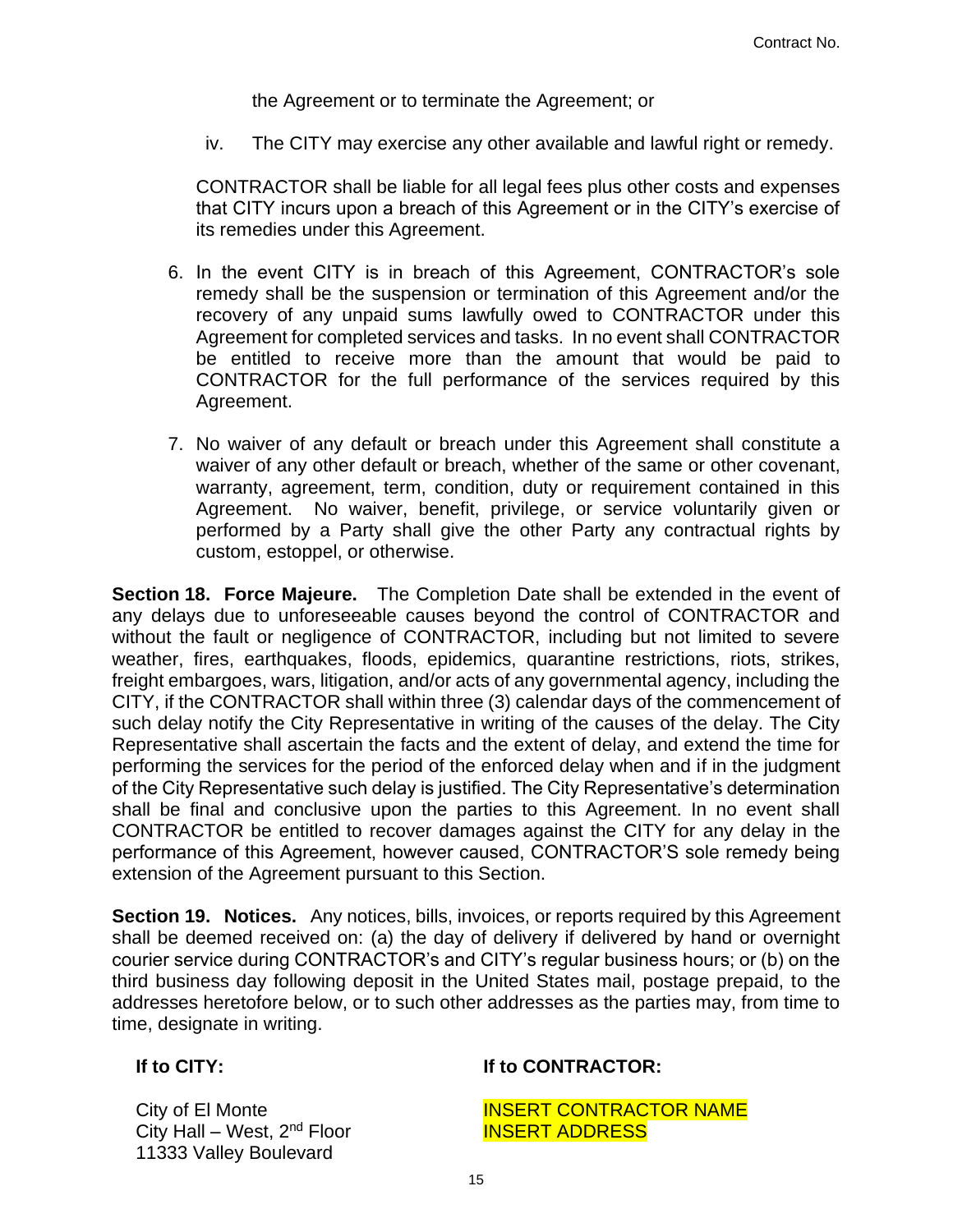El Monte, CA 91731 Phone: 626-580-2058 Attn: **INSERT DEPARTMENT**  Attn: INSERT PERSON OF CONTACT NAME Phone: INSERT PHONE NUMBER

**Section 20. Prohibition.** CONTRACTOR shall not delegate, transfer, subcontract or assign its duties or rights hereunder, either in whole or in part, without CITY's prior written consent, and any attempt to do so shall be void and of no effect. CITY shall not be obligated or liable under this Agreement to any party other than CONTRACTOR.

**Section 21. Attorney Fees.** In the event that CITY or CONTRACTOR commences any legal action or proceeding to enforce or interpret the provisions of this Agreement, the prevailing party shall be entitled to recover its costs of suit, including reasonable attorney's fees.

**Section 22. Entire Agreement.** All documents referenced as exhibits in this Agreement are hereby incorporated in this Agreement. Except as expressly provided in this Agreement or its Exhibits, in the event of any conflict or inconsistency between the express provisions of this Agreement and provisions of any document incorporated by reference, the provisions of this Agreement shall prevail and control. This instrument contains the entire Agreement between CITY and CONTRACTOR with respect to the subject matter herein. No other prior oral or written agreements are binding on the parties. Any modification of this Agreement will be effective only if it is in writing and executed by both CITY and CONTRACTOR.

**Section 23. Governing Law; Jurisdiction.** This Agreement shall be interpreted and governed according to the laws of the State of California. In the event of litigation between the Parties, venue, without exception, shall be in the Los Angeles County Superior Court of the State of California. If, and only if, applicable law requires that all or part of any such litigation be tried exclusively in federal court, venue, without exception, shall be in the Central District of California located in the City of Los Angeles, California.

**Section 24. Severability.** Wherever possible, each provision of this Agreement shall be interpreted in such a manner as to be valid under applicable law. If any provision of this Agreement is determined by a court of competent jurisdiction to be invalid, void or unenforceable, the remaining provisions shall nevertheless continue in full force and effect.

**Section 25. Captions.** The captions used in this Agreement are solely for reference and the convenience of the Parties. The captions are not a part of the Agreement, in no way bind, limit, or describe the scope or intent of any provision, and shall have no effect upon the construction or interpretation of any provision herein.

**Section 26. Execution.** This Agreement may be executed in any number of counterparts, each of which shall be deemed an original, but all of which when taken together shall constitute one and the same instrument.

## **[SIGNATURES ON FOLLOWING PAGE]**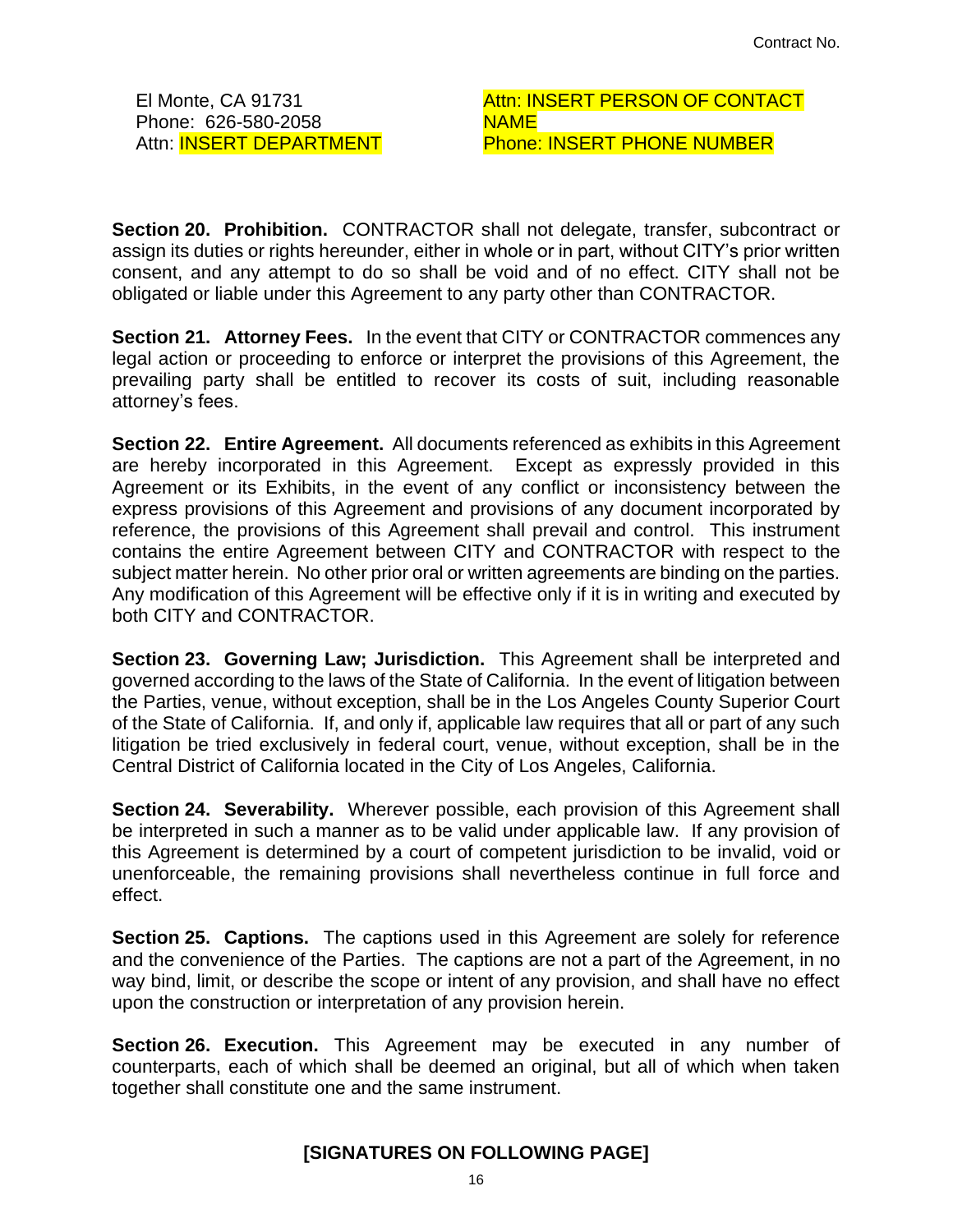IN WITNESS WHEREOF, the Parties hereto have caused this Agreement to be executed the day and year first appearing in this Agreement, above.

| <b>CITY OF EL MONTE, a municipal</b><br>corporation | <b>CONTRACTOR NAME</b> |
|-----------------------------------------------------|------------------------|
|                                                     |                        |
| Alma K. Martinez                                    |                        |
| <b>City Manager</b>                                 |                        |
|                                                     | Date: 2000             |
| <b>APPROVED AS TO FORM:</b>                         |                        |

By:\_\_\_\_\_\_\_\_\_\_\_\_\_\_\_\_\_\_\_\_\_\_\_\_\_\_\_\_\_

Richard Padilla Assistant City Attorney

Date: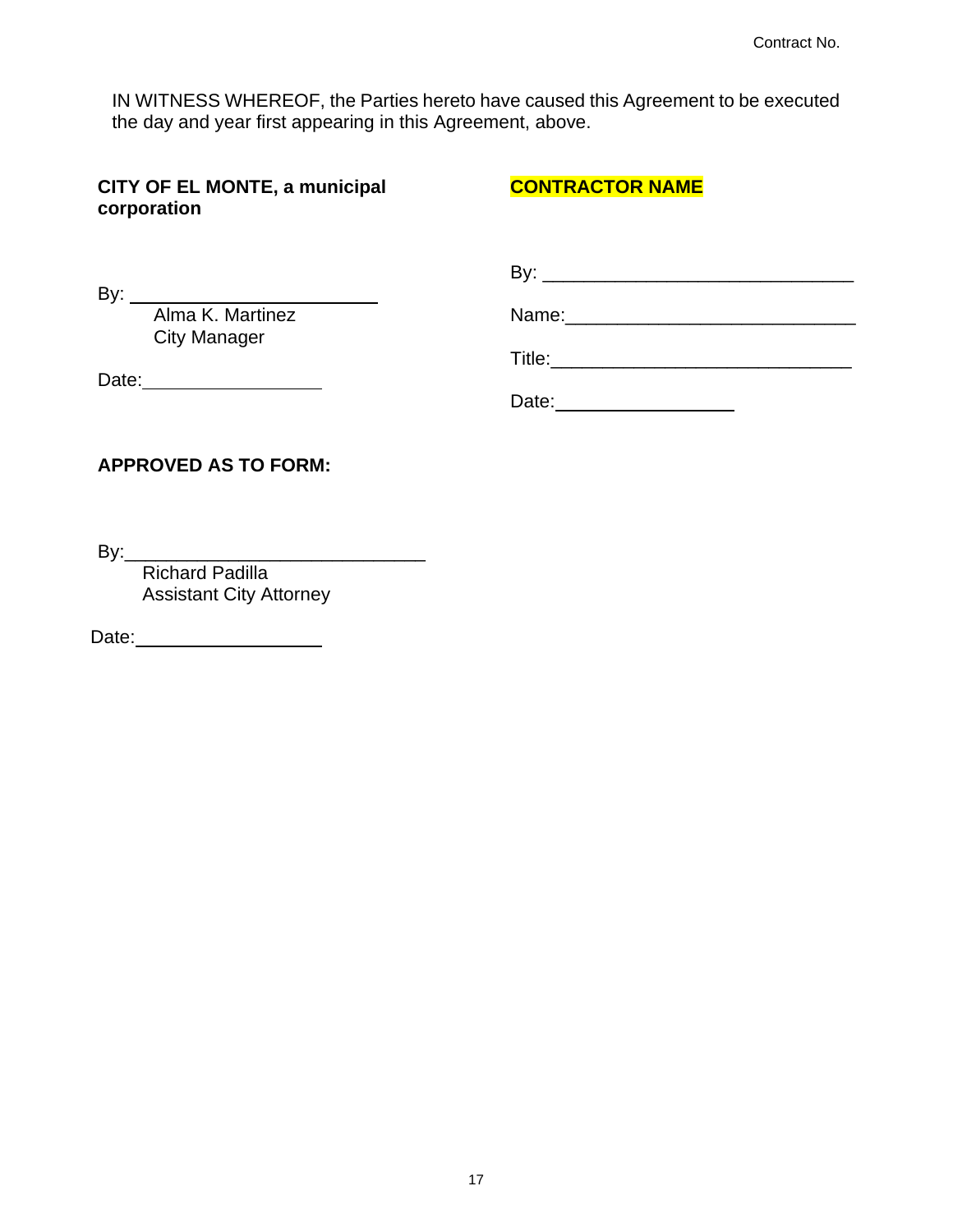Contract No.

# **EXHIBIT "A"**

# **CITY REQUIREMENTS**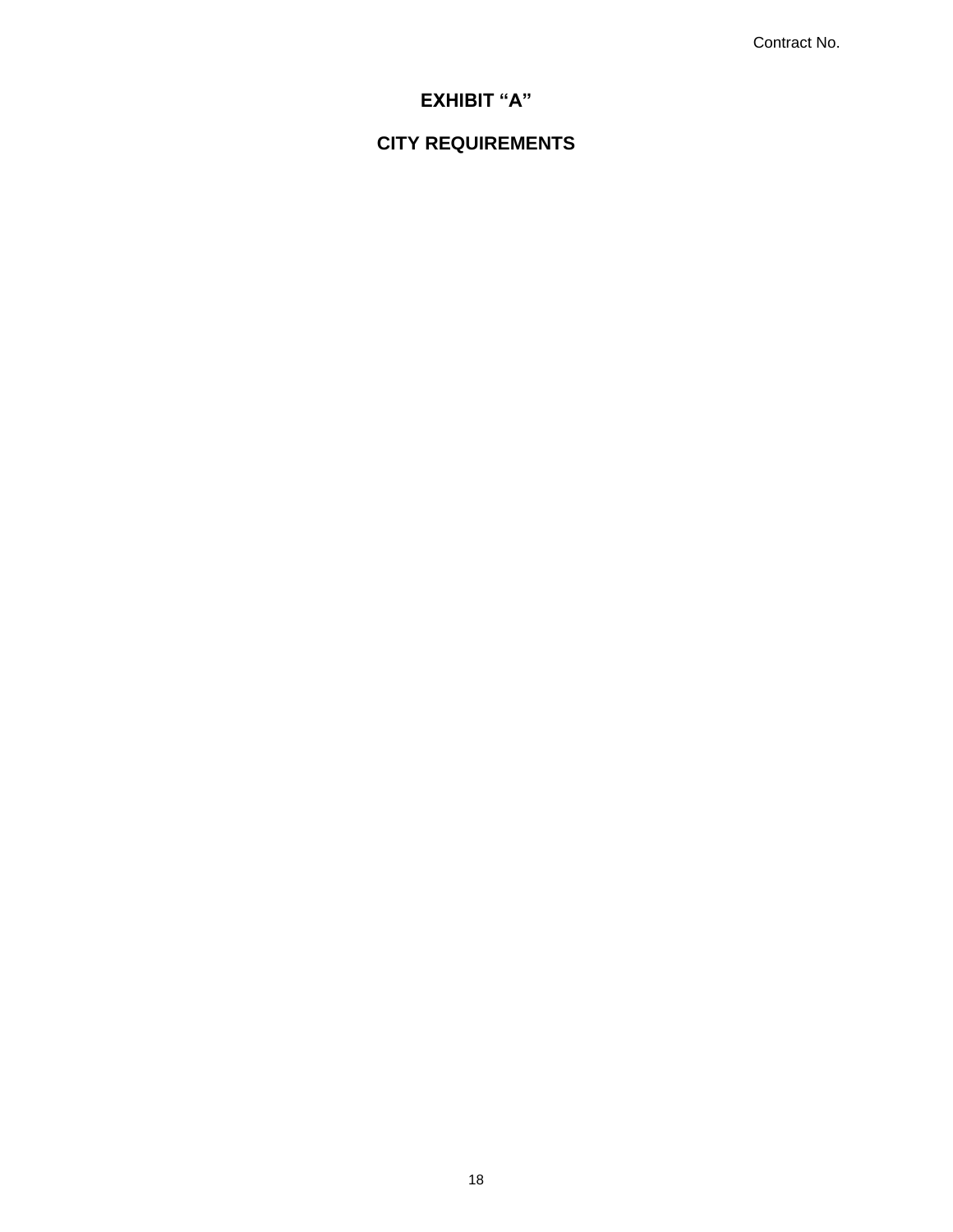Contract No.

## **EXHIBIT "B"**

## **CONTRACTOR PROPOSAL**